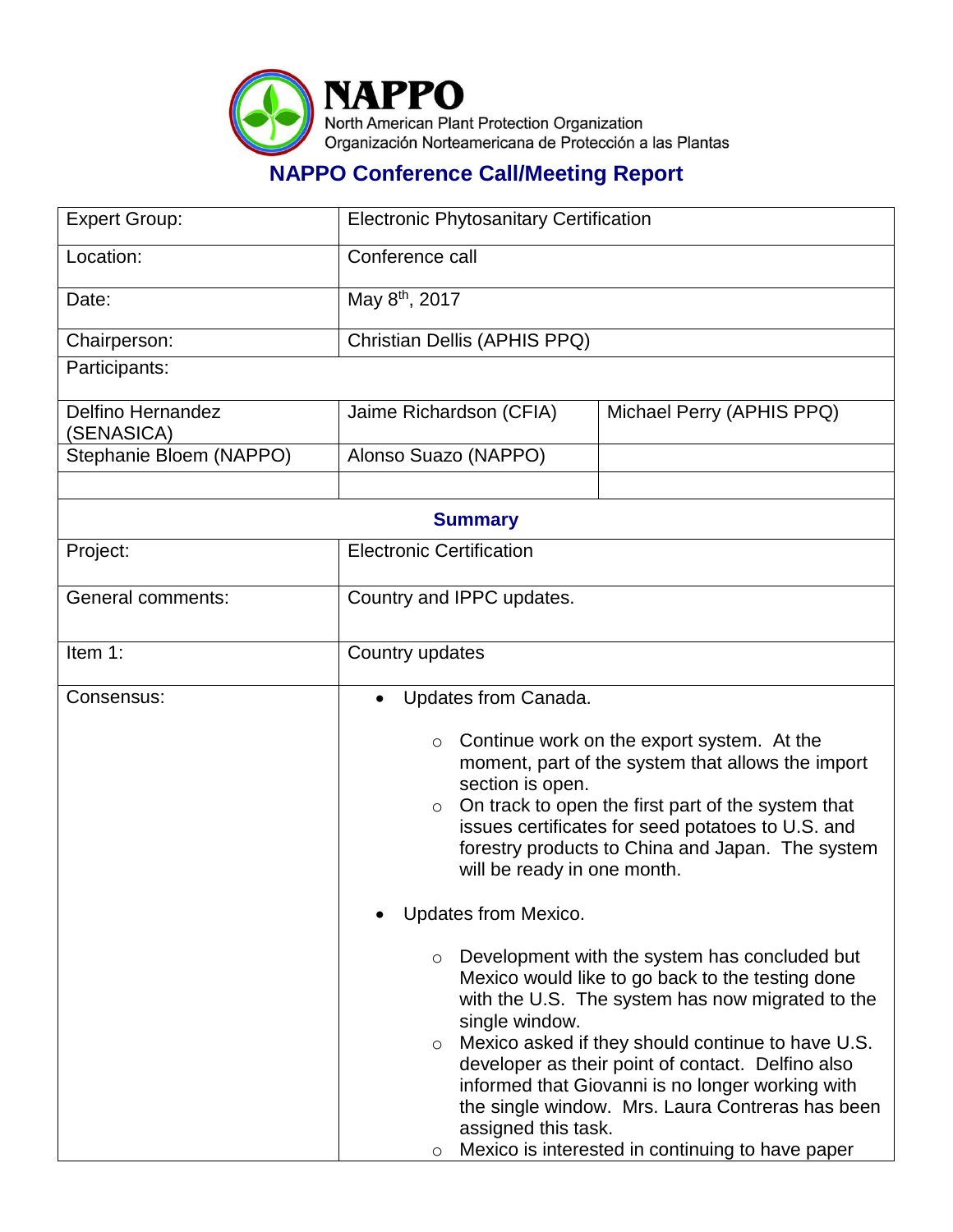|            | forms in parallel with the electronic certification.<br>The Chairperson suggested to include Mrs. Laura<br>$\circ$<br>Contreras in future conference calls.<br>Updates from the US.<br>Release with QR codes: The Chairperson asked<br>$\circ$<br>members from Mexico and Canada if they had tried<br>the version with QR codes and requested<br>feedbacks. Canada did not hear about the system<br>but will send an inquiry. The Chairperson also<br>indicated that the next release will include a version<br>with QR codes in the re-export phytos.<br>Discussion with CBP continues so that the system<br>$\circ$<br>will move to a paper less form. Slow process<br>because CBP works with a lot of agencies and the<br>work has to be prioritized across all the agencies.<br>The chairperson indicated that after four years, the<br>$\circ$<br>US is finally sending ePhytos to other countries<br>(Netherlands primarily). The Chairperson also<br>clarified that this exchange includes paper and<br>electronic phytos.                                                                                                                                                                                                                         |
|------------|-----------------------------------------------------------------------------------------------------------------------------------------------------------------------------------------------------------------------------------------------------------------------------------------------------------------------------------------------------------------------------------------------------------------------------------------------------------------------------------------------------------------------------------------------------------------------------------------------------------------------------------------------------------------------------------------------------------------------------------------------------------------------------------------------------------------------------------------------------------------------------------------------------------------------------------------------------------------------------------------------------------------------------------------------------------------------------------------------------------------------------------------------------------------------------------------------------------------------------------------------------------|
| Item 2:    | Updates from the IPPC                                                                                                                                                                                                                                                                                                                                                                                                                                                                                                                                                                                                                                                                                                                                                                                                                                                                                                                                                                                                                                                                                                                                                                                                                                     |
| Consensus: | Funding has been officially released. UNICC has started<br>developing the hub.<br>Pilot for the hub is projected to start in the third quarter of<br>this year.<br>The mapping is almost complete. Some issues in the<br>fields that did not serve for phytosanitary purposes but<br>were necessary for the UN/CEFACT schema<br>(mandatory).<br>Will share mapping with everybody in about two weeks so<br>that people can prepare to use the system in case they<br>will use the hub.<br>Mapping will continue to be used as it was established as<br>a bilateral protocol.<br>The UN ICC has been working on the WSDL and will<br>share with the group soon.<br>Generic system development: will be piloted in early next<br>year. First 2 countries-Samoa and Sri Lanka.<br>Funding received for external groups: Industry Advisory<br>Group (IAG) through the ePhyto project. The group will<br>meet in late June in Washington DC. Representatives<br>from Canada and US will be present but not sure about<br>Mexico. This meeting is mostly industry with participation<br>from the IPPC and the ephyto group Chairperson. The<br>Chairperson will be attending. Also, the Chairperson of<br>the ephyto steering- group will participate (rep from |